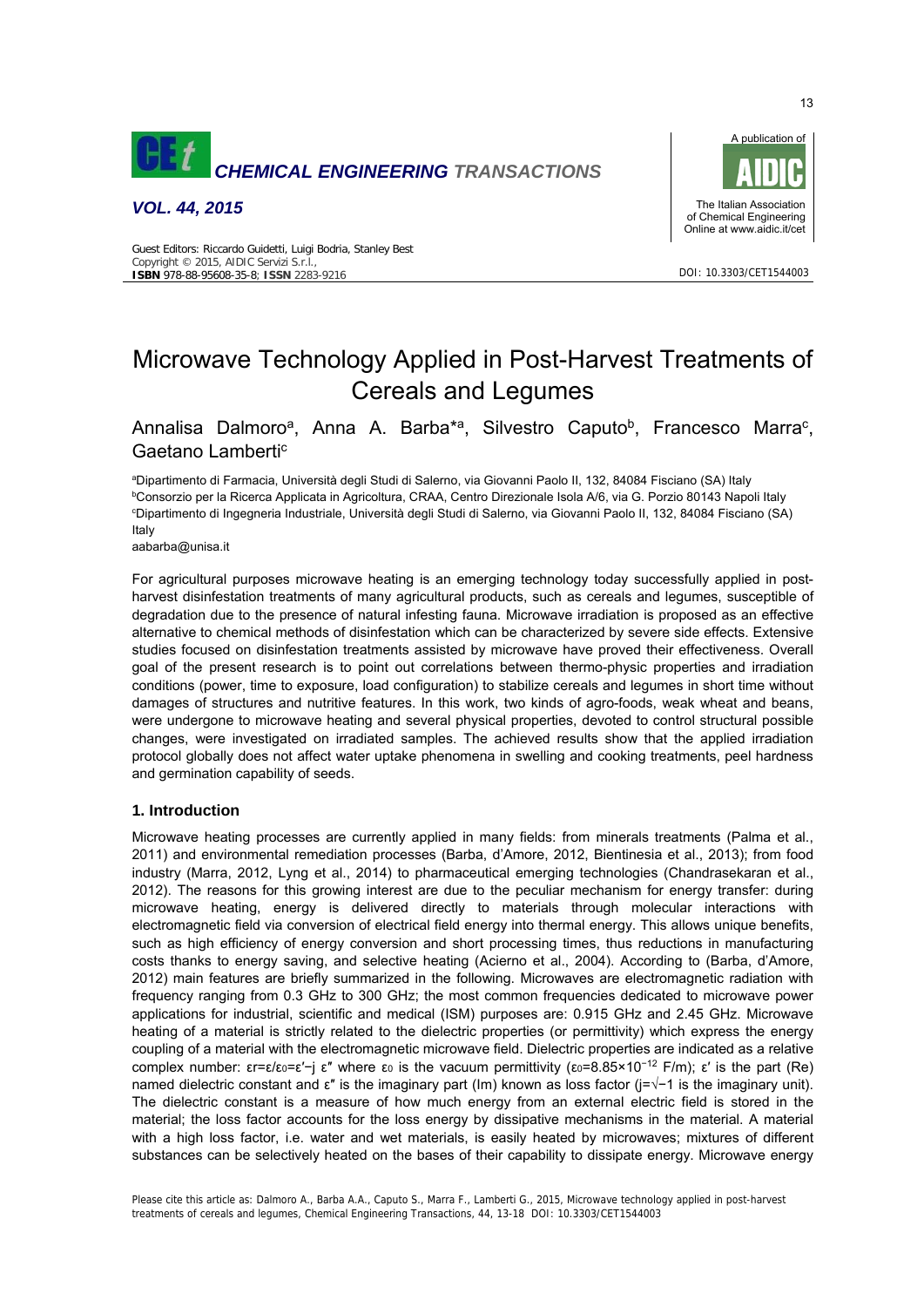dissipation is given by the common form of the average power loss density (power dissipation per unit volume, W/m<sup>3</sup>, P) drawn from the Poynting's theorem (Metaxas, Meredith, 1983):

$$
P = \frac{1}{2} \omega \varepsilon_0 \varepsilon'' |E|^2 \tag{1}
$$

where  $\omega$  is the angular frequency. 2πf and E is the electrical field strength [V/m]. Bulk heating is achieved when penetration depth  $(D_p)$ , defined as the distance from the material surface at which the power drops to  $e^{-1}$ of its initial value, is of the same order of magnitude of materials dimensions. Assuming electromagnetic field as a plane wave that travels along one axis, penetration depth is calculated as following:

$$
D_p = \frac{c}{2\sqrt{2}\pi\sqrt{\varepsilon'}\left[\sqrt{1 + \tan^2\delta} - 1\right]^{1/2}}
$$
\n(2)

where tan $\delta$  (= $\varepsilon$ "/ $\varepsilon$ ") is the loss tangent, a parameter frequently used in dielectric heating literature, providing indications of how the material can be penetrated by an electric field and how it dissipates the energy in heat. When bulk heating is not achievable, a temperature levelling effect can occur in thick layer depending from materials thermal diffusivity that can drive the heat distribution within the whole bulk.

For agricultural purposes microwave heating is an emerging technology today successfully applied in postharvest disinfestation treatments of many agricultural products, such as rice and beans, susceptible of degradation due to the presence of natural infesting fauna (Yadav et al., 2012, Mohapatra et al., 2014). Microwave irradiation is proposed as an effective alternative to chemical methods of disinfestation (fundamentally based on fumigation) which are characterized by several side effects, mainly undesirable residues in treated matrices, long treatment times and noncompliance with the international rules on protecting the earth's atmosphere established in the Montreal Protocol. Microwave technology for disinfestation application is based on the selectivity principles of heating driven by the dielectric loss mechanisms: when a mixture of dry materials (such as legumes and cereals at post-harvest conditions) and pests is irradiated, the insects are more quickly warmed up to lethal temperature due to their higher water content. Dry matrices can be unaffected or slightly heated by microwaves. Despite extensive researches and applications of microwave heating in post-harvest treatments (Wang et al., 2003, Zhao et al., 2007, Yadav et al., 2012, Mohapatra et al., 2014), a comprehensive study on structural properties and heat transport in starchy and protein structures, with low moisture content, is still lacking. Overall goal of the present research is to point out correlations between thermo-physic properties (evaluated by thermal analysis using thermogravimetry, TGA, and differential scanning calorimetry, DSC) and irradiation conditions (power, time of exposure, load configuration) to stabilize cereals and legumes in short time without damages of structures and nutrient contents. For this purpose a wide campaign of investigation on several legumes and cereals are being performed in the frame of a project focused on post-harvest microwave treatments.

Aim of this study is to characterize physical properties of two kinds of agro-foods in form of solid granules: weak wheat and beans. These were chosen as model matrices for cereals and legumes, respectively, to be processed by microwave irradiation cycles for drying and disinfesting purposes (post-harvest treatments). In particular, attention here is focused on physical characterization in terms of dielectric properties, water content, texture analysis and miscellaneous granular mass properties. These characterizations are finalized to show if microwave irradiation affects some features which contribute to define the overall quality after microwave treatments of beans and weak wheat.

## **2. Materials and Methods**

## **2.1 Materials**

Beans (*cv. Borlotto*) and weak wheat (cv. *Risciola*) matrices (seeds) were kindly supplied by the Azienda Agricola Sperimentale Regionale *Improsta*, Eboli (SA) Italy. The matrices were stored at room conditions and used as received. For several characterizations (dielectric properties, moisture content) a milling process was applied, followed by a sieving step. Raw seeds constitute the control for all the determinations.

#### **2.2 Methods**

*Dielectric properties*. Dielectric properties were assayed using the coaxial protocol measurement (with three calibration standard) network analyzer Agilent Technologies mod ES 8753 and coaxial probe Agilent Technologies mod 85070D. The measurements were performed on milled raw granules, in triplicate. Results were reported as average values.

14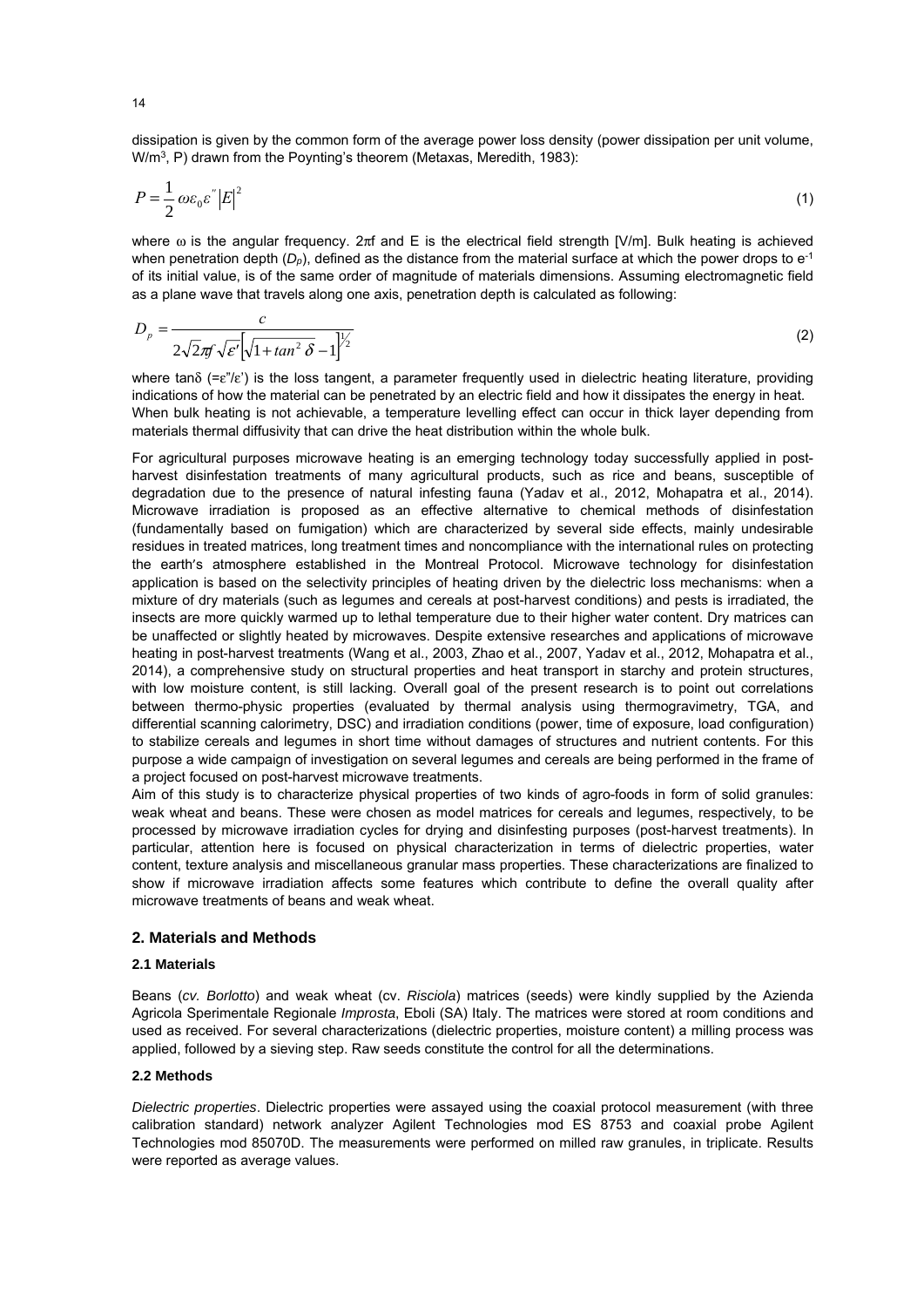*Microwave treatment.* The microwave assisted treatments were performed by a multimodal microwave cavity (LBP 210/50 Microwave Oven 2300 W, InLand, USA; operative frequency: 2.45 GHz ) equipped by the True-To-Power™ system to continuously vary the power supply and by two integrated mode stirrers. During microwave irradiation temperature measurements were carried out by the infrared pyrometer Simpson mod. IR-10. A layer of 4 cm in thickness of beans and weak wheat were placed in a Pirex sample-holder and exposed to microwave irradiation. After several irradiating tests finalized to achieve a temperature of 70°C, temperature over the lethal temperature of typical infestants of beans and wheat (most species will not survive more than 24 h at 40 °C, 12 h at 45 °C, 5 min at 50 °C, 1 min at 55 °C, and 30 s at 60 °C (Fields, 1992)), in the solids bulk, a power of 1000 W and exposure time of 1'15" were chosen as operative protocol parameters. The seeds (beans and wheat granules) exposed to this microwave protocol were indicated in the following as "treated" matrices.

*Germination test*. Germination was determined on both raw (the control) and irradiated seeds using several tens of beans and wheat granules placed in Petri dishes on moist paper towels, left at room conditions, and moistened twice a day during the 5 days of observation.

*Moisture content*. Moisture contents of raw seeds, treated and not treated by microwaves, before and after cooking treatments, were performed using the Ohaus moisture balance mod MB45. All the measurements were performed in triplicate and the results were reported as average values.

*Seed size*. Bean and wheat seeds size (main dimension) were measured by a manual gauge on several tens of seeds selected at random; the results were reported as average values.

T test was used to compare values of moisture and size for treated and untreated samples: p-value is the probability that the difference between treated and untread samples is casual, so if  $p \le 0.05$ , there is difference between treated and untreated samples, on the contrary, if p > 0.05, the two samples are similar.

*Swelling test*. Swelling investigation were developed to test water absorption and seeds electrolytes leached into the soaking water (Berrios et al., 1999). To these aims several tens of seeds were soaked in 100 mL distilled water at room conditions for up to 48 h. The soaked seeds were blotted with a paper towel after given times to remove excess water, weighed and placed back into the soaking water. Water uptake absorption value was expressed as a percentage of water absorption:

(3) Swelling ratio % = Percentage of adsorbed water =  $\frac{\text{Soaked seeds weight-Dried seeds weight}}{\text{Dried seeds weight}} \cdot 100$ 

Electrolytes leached into the soaking water were assayed in terms of minerals enrichment by the conductivitymeter Crison basic mod. GLP 31. Mineral losses were reported as increase of (water) solution conductivity. Soaking and conductivity measurements were performed in triplicate; the results were reported as average values.

*Cooking treatment.* To evaluate *seed peel hardness* after cooking treatments, beans and wheat were first soaked in water for 20 h and then boiled in water for 30 min.

*Penetration test (seed peel hardness).* To measure the seeds shell hardness of partially swollen and cooked seeds the texture analyzer TA.XTplus from Stable Macro System with the P2N needle probe and a 5 kg loading cell, was used. The penetration force on a single seed of untreated and treated beans and weak wheat, after swelling for 20 h and after cooking, was determined setting a needle speed of 0.05 mm/s and strain percentage of 20 % for beans (weaker than wheat) and 70 % for wheat. The penetration force (peel hardness) was evaluated as the peak of the curve "force vs strain" (Lee, Chung, 1989) (the strain at the penetration force was an index of peel elasticity, i.e. how much the peel resists before rupture). Moreover after the peak, the curve can be considered as a straight line with a slope that represents the compactness of internal structure: a higher slope is index of higher compactness (more resistance to penetration).

#### **3. Results and Discussion**

Dielectric properties measurements of untreated (or raw) grains of beans and wheat (Figure 1) have shown, as expected, low values mainly due to the reduced residual moisture content in post-harvest phase (12.2  $\pm$ 0.24 % and 12.9 ± 0.3 % wb - wet bases - for beans and wheat, respectively -Table 1). These allow to achieve high temperature in the seeds only in relatively long time, depending on power irradiation condition, well beyond the lethal conditions required to kill infestants. Moreover these values can guarantee a volumetric heating due to a large penetration achievable (for both the examined seeds the  $D<sub>p</sub>$  calculated by eq. 2, at 2.45 GHz, is roughly 7 cm).

After the irradiating treatment (following the protocol previously reported) seeds of beans and wheat were undergone to germination tests. These have shown that, for both beans and wheat, the germination capability has not been compromised (Figure 2).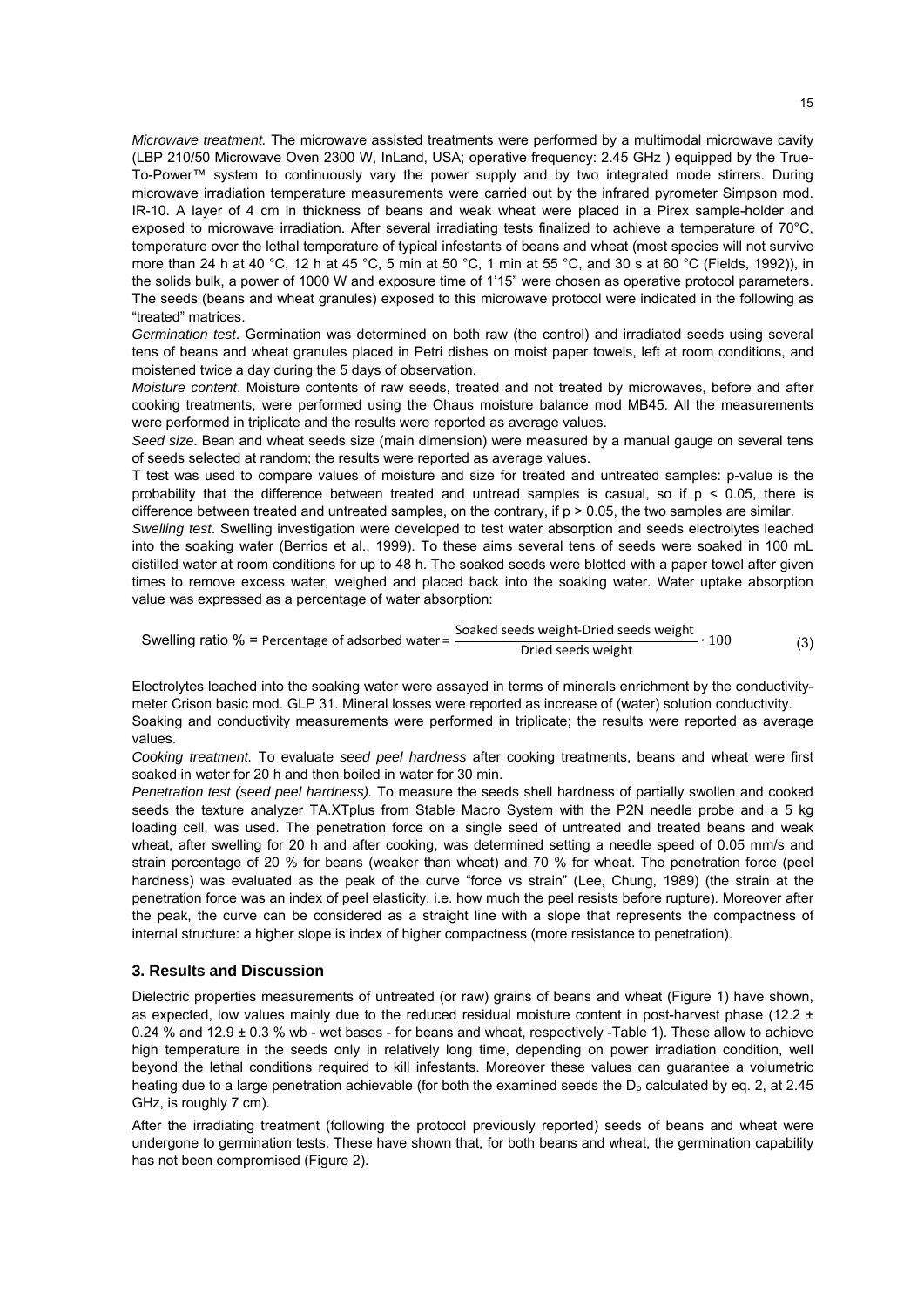In Table 1 moisture content on wet basis (%) and size (main dimension, mm) with related SD, of treated and untreated, before and after cooking, beans and weak wheat seeds were summarized. Seeds showed the following trends: microwave treatment reduced the moisture content ( $p < 0.05$  for both beans and wheat) but not the size of seeds (p > 0.05 for both beans and wheat); cooking treatment allowed similar water uptake and size enlargement for both treated and untreated beans ( $p > 0.05$ ), instead treated weak wheat absorbed more water and had a lower size increase during cooking with respect to untreated wheat ( $p < 0.05$ ).



*Figure 1: Dielectric properties (dielectric constant and loss factor) of beans and weak wheat (on milled raw materials)* 



*Figure 2: Tests of germination for seeds of bean and wheat treated (on right) an not treated (on left) by microwave* 

*Table 1: Moisture content on wet basis (%) and size (main) with related SD of treated and untreated, before and after cooking, beans and weak wheat seeds. There are also p values from comparisons done.* 

|                       | Untreated        | Treated<br>Untreated - cooked |                  | Treated - cooked |  |
|-----------------------|------------------|-------------------------------|------------------|------------------|--|
| Moisture content % wb |                  |                               |                  |                  |  |
| Beans                 | $12.2 \pm 0.24$  | $11.0 \pm 0.18$               | $68.4 \pm 0.89$  | $70.2 \pm 0.97$  |  |
| $p$ (t test)          | 0.0028           |                               | 0.0734           |                  |  |
| Weak wheat            | $12.9 \pm 0.30$  | $11.1 \pm 0.52$               | $60.4 \pm 0.27$  | $61.5 \pm 0.15$  |  |
| $p$ (t test)          |                  | 0.0066                        | 0.0038           |                  |  |
| Size, mm              |                  |                               |                  |                  |  |
| Beans                 | $14.55 \pm 1.53$ | $14.50 \pm 1.13$              | $18.30 \pm 2.87$ | $17.78 \pm 1.12$ |  |
| $p$ (t test)          | 0.0907           |                               | 0.6065           |                  |  |
| Weak wheat            | $6.63 \pm 0.45$  | $6.36 \pm 0.48$               | $6.87 \pm 0.81$  | $5.92 \pm 0.58$  |  |
| $p$ (t test)          | 0.1934           |                               | 0.0075           |                  |  |

Swelling tests results, in terms of swelling ratio and increase of water solution conductivity profiles were reported in Figure 3 and Figure 4. Within about 24 h the swelling ratio of both treated and untreated beans increases until to reach 100 % (Figure 3), as already seen in literature (Berrios et al., 1999). This means that microwave irradiation did not affect the water uptake capability of beans. A similar trend is recognizable in swelling ratio profiles of wheat grains (Figure 4), even if with a different magnitude (50 %) (Kashiri et al., 2010), essentially due to the higher strength of wheat peel, as shown in the following. Losses in minerals, evaluated in 48 h and by conductivity measurements in swelling bulk, were very high for the treated beans (Figure 3), almost the same for untreated and treated wheat grains.

Penetration tests are usually done on fruits to assess skin strength, flesh texture for ripeness and storage changes (www.zwick.com, www.dastecsrl.com). The same test was done on beans (Figure 5) and weak wheat (Figure 6) in order to assess the possibility of modifications in peel strength and in the internal structure due to the microwave treatment, after swelling and after cooking. The results about swollen beans revealed that the microwave treatment did not cause changes in peel hardness and elasticity (the penetration force and the percentage of strain at the peak are similar for not treated and treated beans, 0.144 kg and 4.46 %; 0.167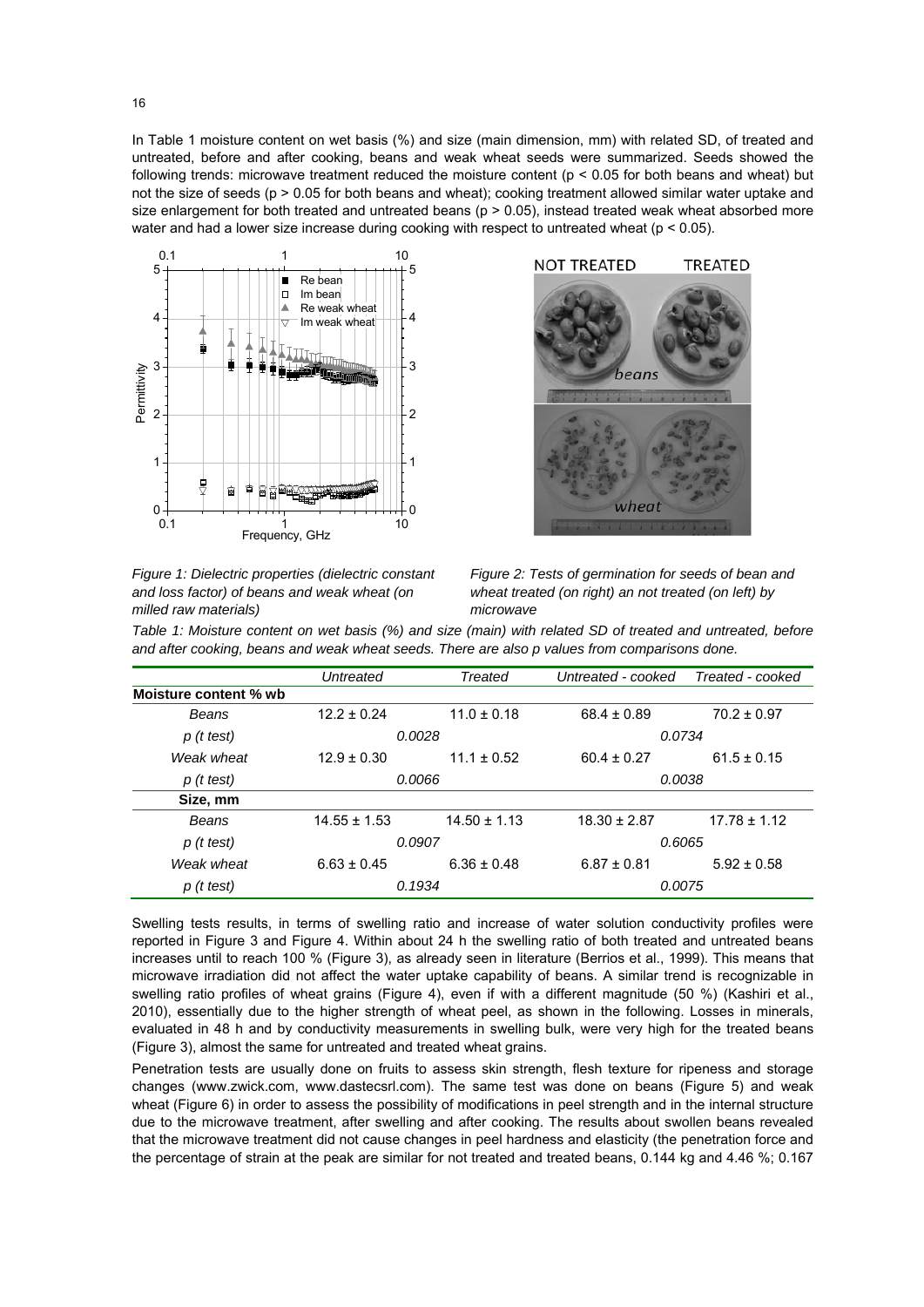kg and 4.58 %, respectively). Also when beans were cooked, the penetration force was similar for the treated and untreated beans, but in the treated beans a larger deformation occurred before peel rupture (peel resistance: 10.81 % vs 6.54 %). After peel rupture, the resistance to penetration in cooked beans increased slowly with the strain % and in the same manner for both treated and untreated beans (the slope is the same) revealing a similar internal structure. In swollen beans, the curve force vs strain after rupture had a higher slope for the untreated systems, confirming a more compact structure.



*Figure 3: Swelling ratio (on left) and solution conductivity of swelling bulk (on right) of treated and untreated beans* 



*Figure 5: Penetration tests on cooked and swollen beans untreated and treated by microwave*



*Figure 4: Swelling ratio (on left) and solution conductivity of swelling bulk (on right) of treated and untreated weak wheat grains*



*Figure 6: Penetration tests on cooked and swollen weak wheat untreated and treated by microwave*

*Table 2: Values of penetration force, Kg, and peel resistance to rupture, expressed as the % of strain, for both untreated and treated matrices, after swelling for 20 h and after cooking* 

|                                                                                                                                                | Untreated - swollen      |                                 | Treated - swollen                                                                                                                    |                                 | Untreated - cooked       |                                 | Treated - cooked         |                                 |
|------------------------------------------------------------------------------------------------------------------------------------------------|--------------------------|---------------------------------|--------------------------------------------------------------------------------------------------------------------------------------|---------------------------------|--------------------------|---------------------------------|--------------------------|---------------------------------|
|                                                                                                                                                | Penetration<br>force, kg | Peel<br>resistance,<br>strain % | Penetration<br>force, kg                                                                                                             | Peel<br>resistance,<br>strain % | Penetration<br>force, kg | Peel<br>resistance,<br>strain % | Penetration<br>force, kg | Peel<br>resistance,<br>strain % |
| <b>Beans</b>                                                                                                                                   |                          |                                 | $0.144 \pm 0.02$ 4.46 $\pm$ 0.32 0.167 $\pm$ 0.01 4.58 $\pm$ 0.39 0.080 $\pm$ 0.00 6.54 $\pm$ 0.82 0.082 $\pm$ 0.01 10.81 $\pm$ 0.61 |                                 |                          |                                 |                          |                                 |
| Weak wheat $0.136 \pm 0.04$ 24.6 $\pm$ 5.23 0.111 $\pm$ 0.01 31.0 $\pm$ 1.93 0.115 $\pm$ 0.01 39.3 $\pm$ 1.38 0.114 $\pm$ 0.01 29.8 $\pm$ 2.39 |                          |                                 |                                                                                                                                      |                                 |                          |                                 |                          |                                 |